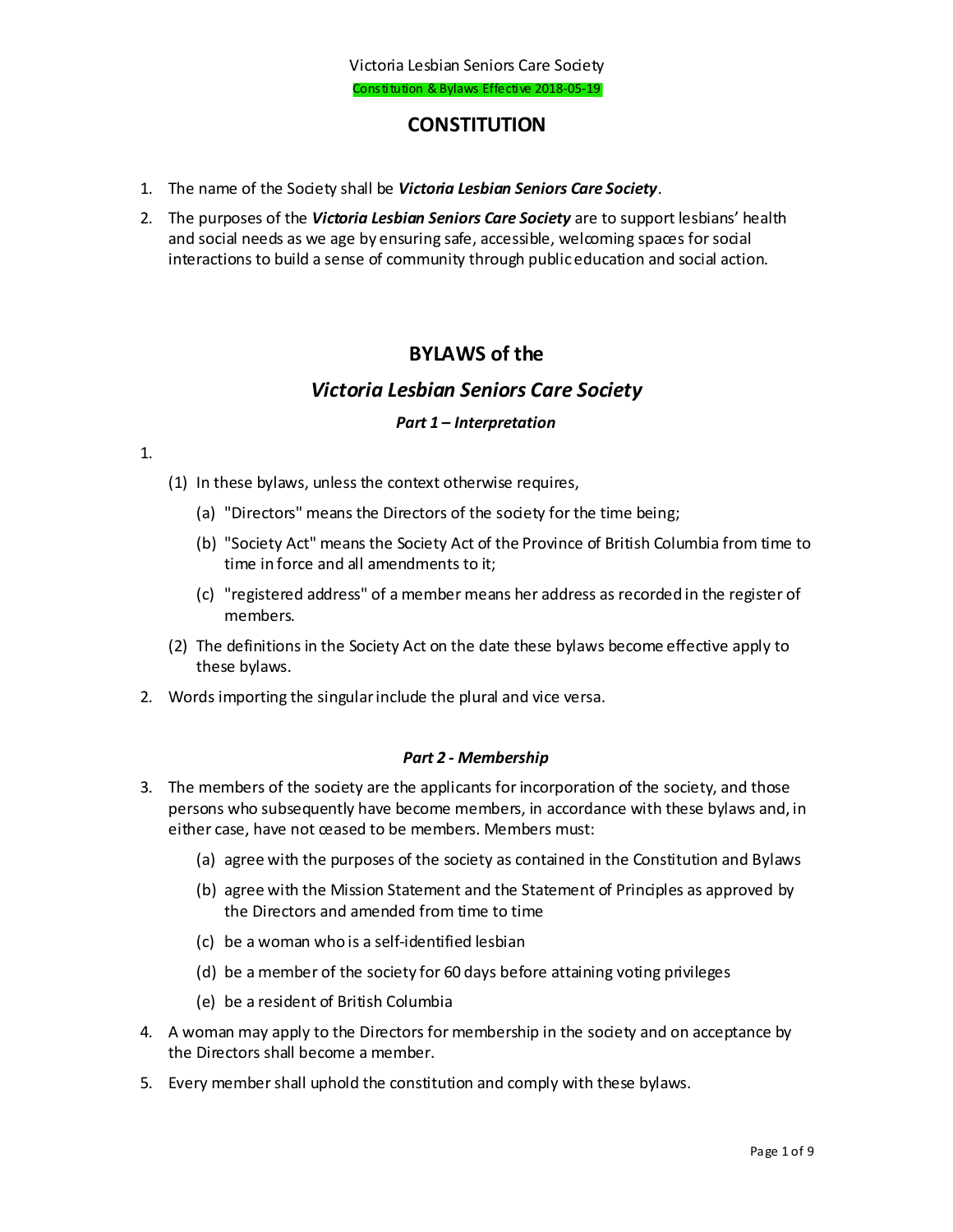- 6. The amount of the first annual membership dues shall be determined by the Directors and after that the annual membership dues shall be determined at the annual general meeting of the society.
- 7. A person shall cease to be a member of the society
	- (a) by delivering her resignation in writing to the Secretary of the society or by mailing or delivering it to the address of the society;
	- (b) on her death;
	- (c) on being expelled; or
	- (d) on having been a member not in good standing for 3 consecutive months.

- (1) A member may be expelled by a special resolution of the members passed at a general meeting.
- (2) The notice of special resolution for expulsion shall be accompanied by a brief statement of the reason or reasons for the proposed expulsion.
- (3) The person who is the subject of the proposed resolution for expulsion shall be given an opportunity to be heard at the general meeting before the special resolution is put to a vote.
- 9. All members are in good standing except a member who has failed to pay current annual membership fee or any other subscription or debt due and owing by her to the society and she is not in good standing so long as the debt remains unpaid.

#### *Part 3 - Meetings of Members*

- 10. General meetings of the society shall be held at the time and place, in accordance with the Society Act, that the Directors decide.
- 11. Every general meeting, other than an annual general meeting, is a special meeting.
- 12. The Directors may, when they think fit, convene a special meeting.

- (1) Notice of a general meeting shall specify the place, day and hour of meeting, and in case of special business, the general nature of that business.
- (2) The accidental omission to give notice of a meeting to, or the non-receipt of a notice by, any of the members entitled to receive notice does not invalidate proceedings at that meeting.
- 14. The first annual general meeting of the society shall be held not more than 15 months after the date of incorporation and after that an annual general meeting shall be held at least once in every calendar year and not more than 15 months after holding of the last preceding annual general meeting.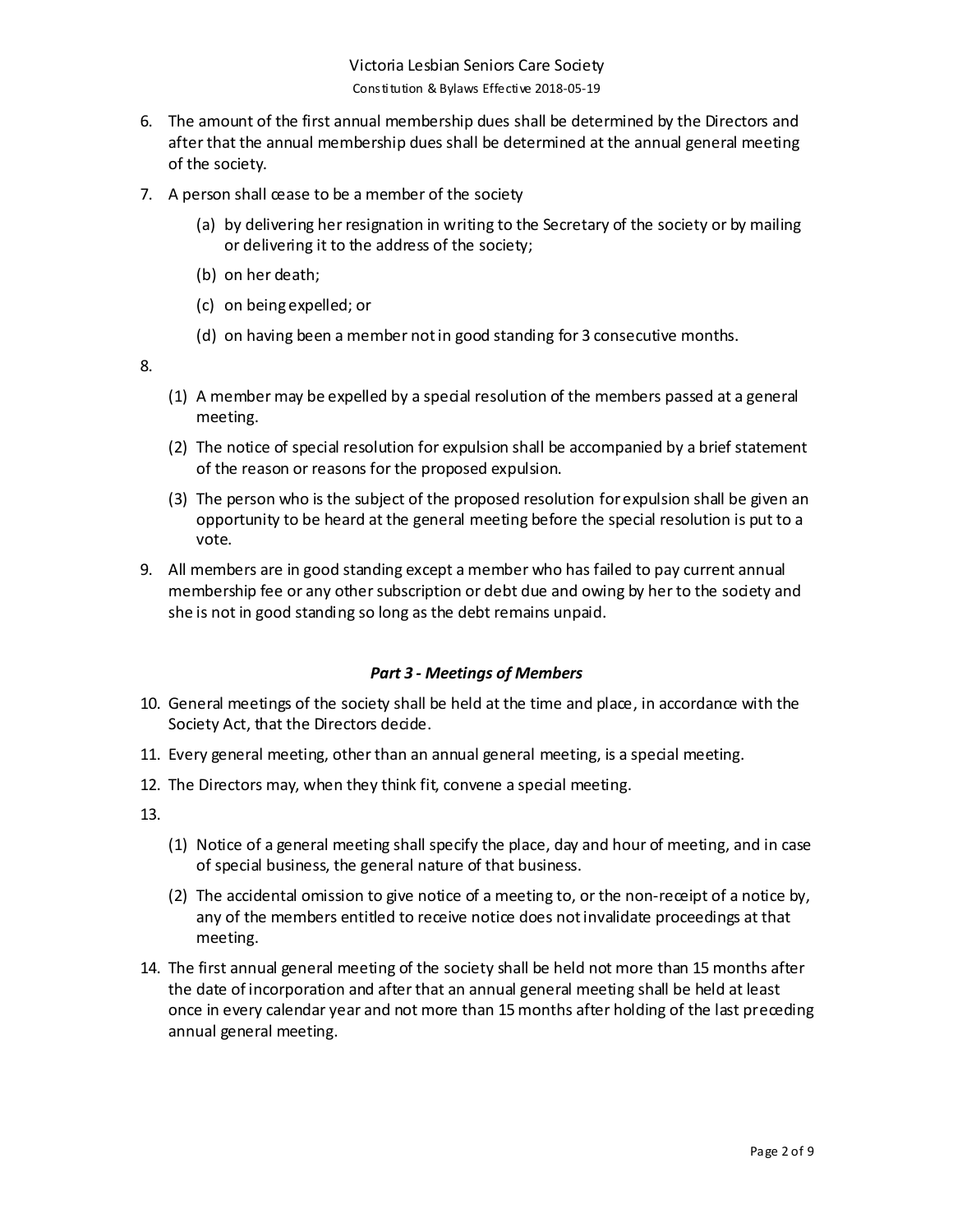#### *Part 4 - Proceedings at General Meetings*

- 15. Special business is:
	- (1) all business at an extraordinary general meeting except the adoption of rules of order; and
	- (2) all business transacted at an annual general meeting, except
		- (i) the adoption of rules of order;
		- (ii) the consideration of the financial statements;
		- (iii) the report of the Directors;
		- (iv) the report of the auditor, if any;
		- (v) the election of Directors;
		- (vi) the appointment of the auditor, if required; and
		- (vii) the other business that, under these bylaws, ought to be transacted at an annual general meeting, or business, which is brought under consideration by the report of the Directorsissued with the notice convening the meeting.

- (1) No business, other than the election of a Chair and the adjournment or termination of the meeting, shall be conducted at a general meeting at a time when a quorum is not present.
- (2) If at any time during a general meeting there ceases to be a quorum present, business then in progress shall be suspended until there is a quorum present or until the meeting is adjourned or terminated.
- (3) A quorum is 6 members or a greater number the members may determine at a general meeting.
- 17. If within 30 minutes from the time appointed for a general meeting a quorum is not present, the meeting, if convened on the requisition of members, shall be terminated; but in any case, it shall stand adjourned to the same day in the next week, at the same time and place, and if, at the adjourned meeting a quorum is not present within 30 minutes from the time appointed for the meeting, the members present constitute a quorum.
- 18. Subject to Bylaw 19, the Chair of the society, the Vice-Chair or in the absence of both, one of the other Directors present, shall preside as Chair of a general meeting.
- 19. If at a general meeting
	- (a) there is no Chair, Vice-Chair or other Director present within 15 minutes after the time appointed for holding the meeting; or
	- (b) the Chair and all the other Directors present are unwilling to act as Chair, the members present shall choose one of their number to be Chair.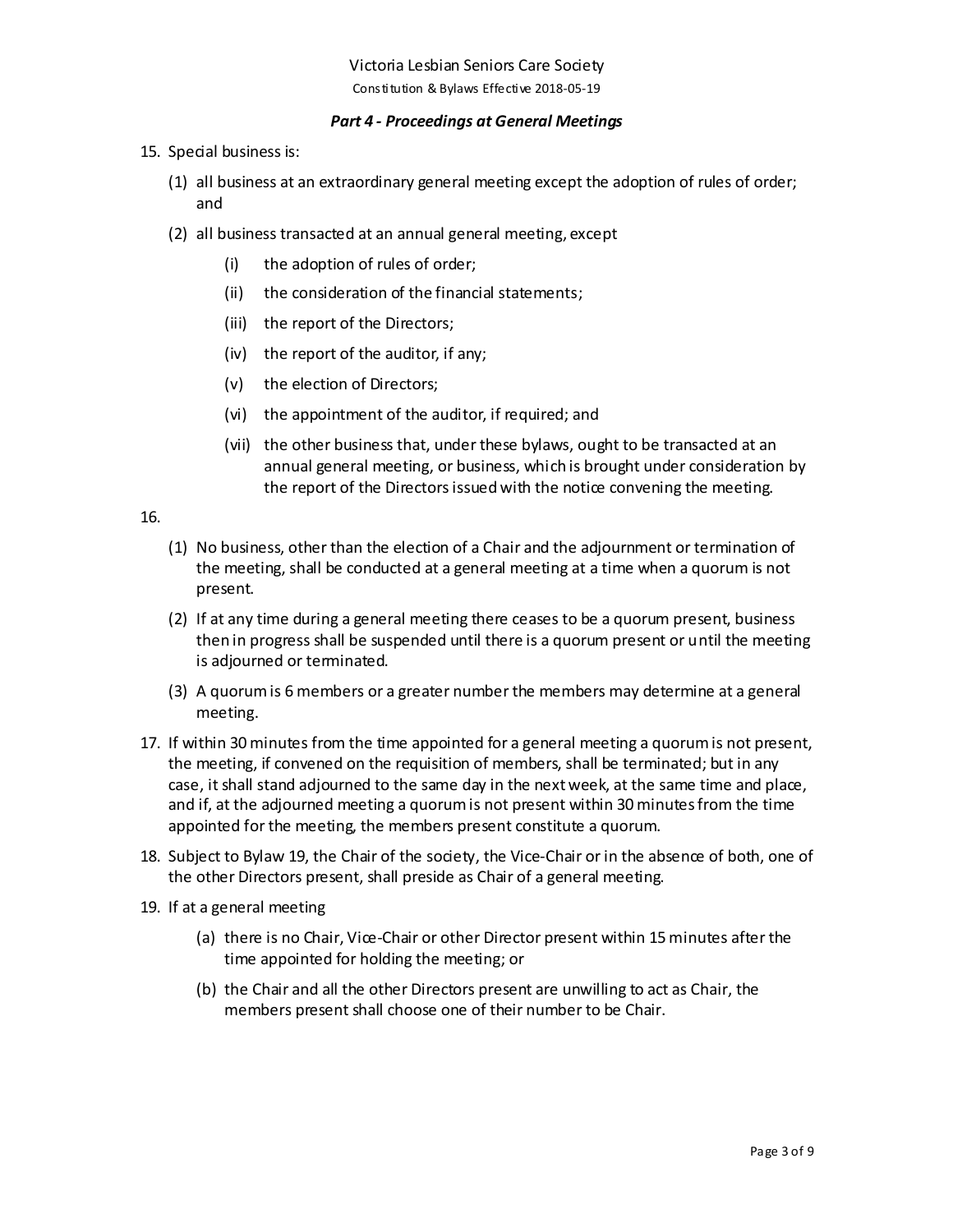- 20.
- (1) A general meeting may be adjourned from time to time and from place to place, but no business shall be transacted at an adjourned meeting other than the business left unfinished at the meeting from which the adjournment took place.
- (2) When a meeting is adjourned for 10 days or more, notice of the adjourned meeting shall be given as in the case of the original meeting.
- (3) Except as provided in this Bylaw, it is not necessary to give notice of an adjournment or of the business to be transacted at an adjourned general meeting.

- (1) No resolution proposed at a meeting need be seconded and the Chair of a meeting may move or propose a resolution.
- (2) In case of an equality of votes the Chair shall not have a casting or second vote in addition to the vote to which she may be entitled as a member and the proposed resolution shall not pass.

22.

- (1) A member shall be a member of the society for 60 days before attaining voting privileges.
- (2) A member in good standing present at a meeting of members is entitled to one vote.
- (3) Voting is by show of hands, by ballot or by any other method agreed upon by a majority of members present.
- (4) Voting by proxy is not permitted.

#### *Part 5 - Directors and Officers*

#### 23.

- (1) The Directors may exercise all the powers and do all the acts and things that the society may exercise and do, and which are not by these bylaws or by statute or otherwise lawfully directed or required to be exercised or done by the society in general meeting, but subject, nevertheless, to
	- (a) all laws affecting the society;
	- (b) these bylaws; and
	- (c) rules, not being inconsistent with these bylaws, which are made from time to time the society in general meeting.
- (2) No rule, made by the society in a general meeting, invalidates a prior act of the Directors that would have been valid if that rule had not been made.

- (a) The Chair, Co-Chair, Secretary, Treasurer and one or more other persons shall be the Directors of the society.
- (b) The number of Directors shall be no less than 5 or no greater than 12.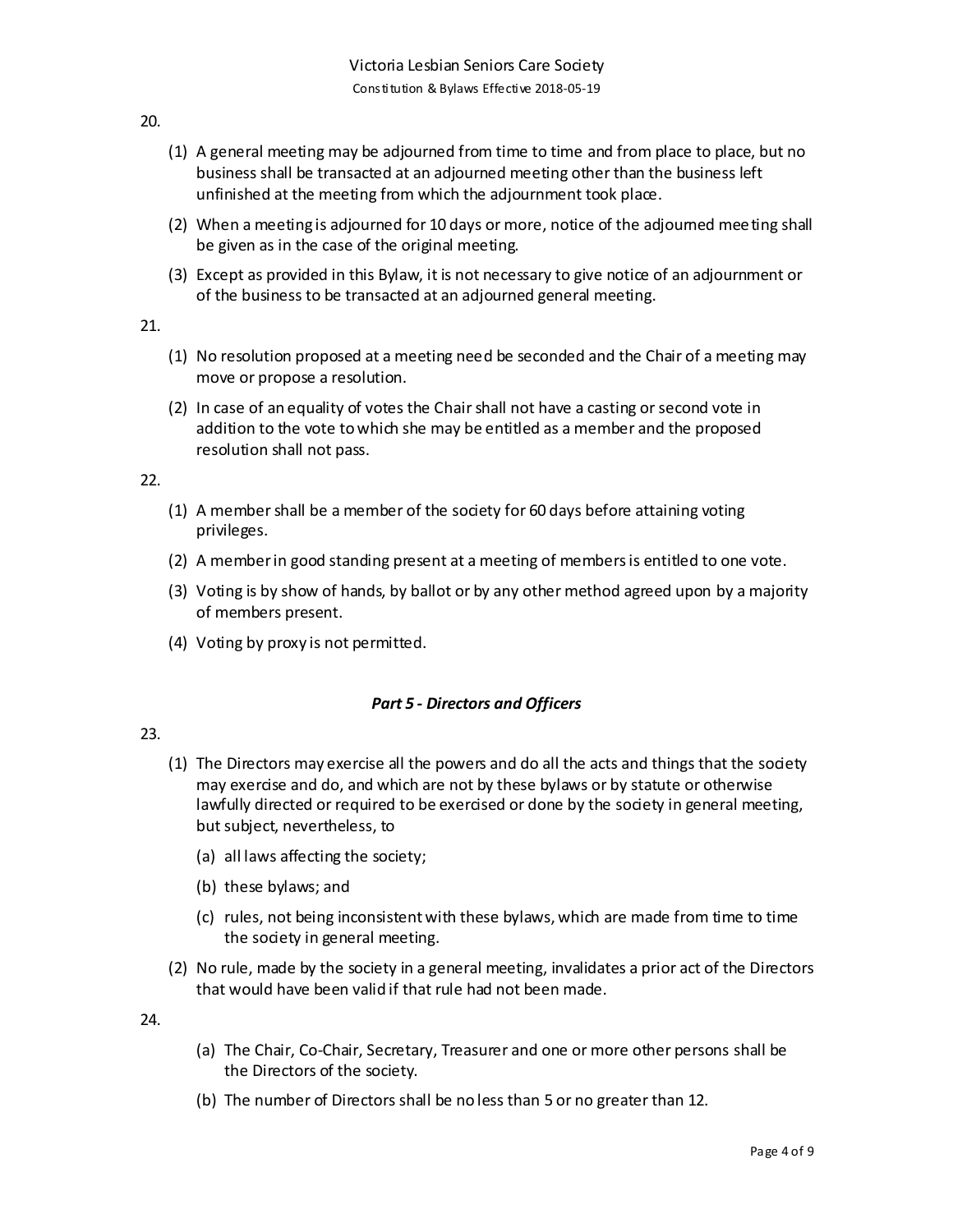- 25. The Directors shall be elected by the members of the society at the annual general meeting.
	- (1) At the first annual general meeting half of the Directors shall be elected for a one year term and half of the Directors shall be elected for a two year term.
	- (2) At subsequent annual general meetings all Directors shall be elected for two year terms.
	- (3) At the first meeting of the Directors, after the annual general meeting, the Chair, Vice-Chair, Secretary and Treasurer shall be chosen by the Directors from their number.
	- (4) The Chair, Vice-Chair, Secretary and Treasurer shall hold those positionsfor one year.
	- (5) The Directors shall retire from office at the end of their two year term when their successors shall be elected.
	- (6) No Director shall stand for more than two consecutive terms (four years).
	- (7) Separate elections shall be held for each position to be filled.
	- (8) An election may be by acclamation; otherwise it shall be by ballot.

- (1) The Directors may at any time and from time to time appoint a member as a Director to fill a vacancy in the Directors.
- (2) A Director so appointed holds office only until the condusion of the next following annual general meeting of the society, but is eligible for re-election at the meeting.

27.

- (1) If a Director resigns her office or otherwise ceases to hold office, the remaining Directors shall appoint a member to take the place of the former Director.
- (2) No act or proceeding of the Directors is invalid only by reason of there being less than the prescribed number of Directors in office.
- 28. The members may, by special resolution, remove a Director before the expiration of her term of office, and may elect a successor to complete the term of office.
- 29. If a Director fails to attend three consecutive regular Board meetings without good cause or fails to attend fifty percent or more of regular Board meetings in 12 consecutive months, the Board may remove and replace the Director by a majority vote at a meeting at which there is a quorum of the Directors.
- 30. No Director shall be remunerated for being or acting as a Director but a Director shall be reimbursed for all expenses necessarily and reasonably incurred by her while engaged in the affairs of the society.

#### *Part 6 - Proceedings of Directors*

- (1) The Directors may meet together at the places they think fit to dispatch business, adjourn and otherwise regulate their meetings and proceedings, as they see fit.
- (2) The Directors may from time to time fix the quorum necessary to transact business, and unless so fixed the quorum shall be a majority of the Directors then in office.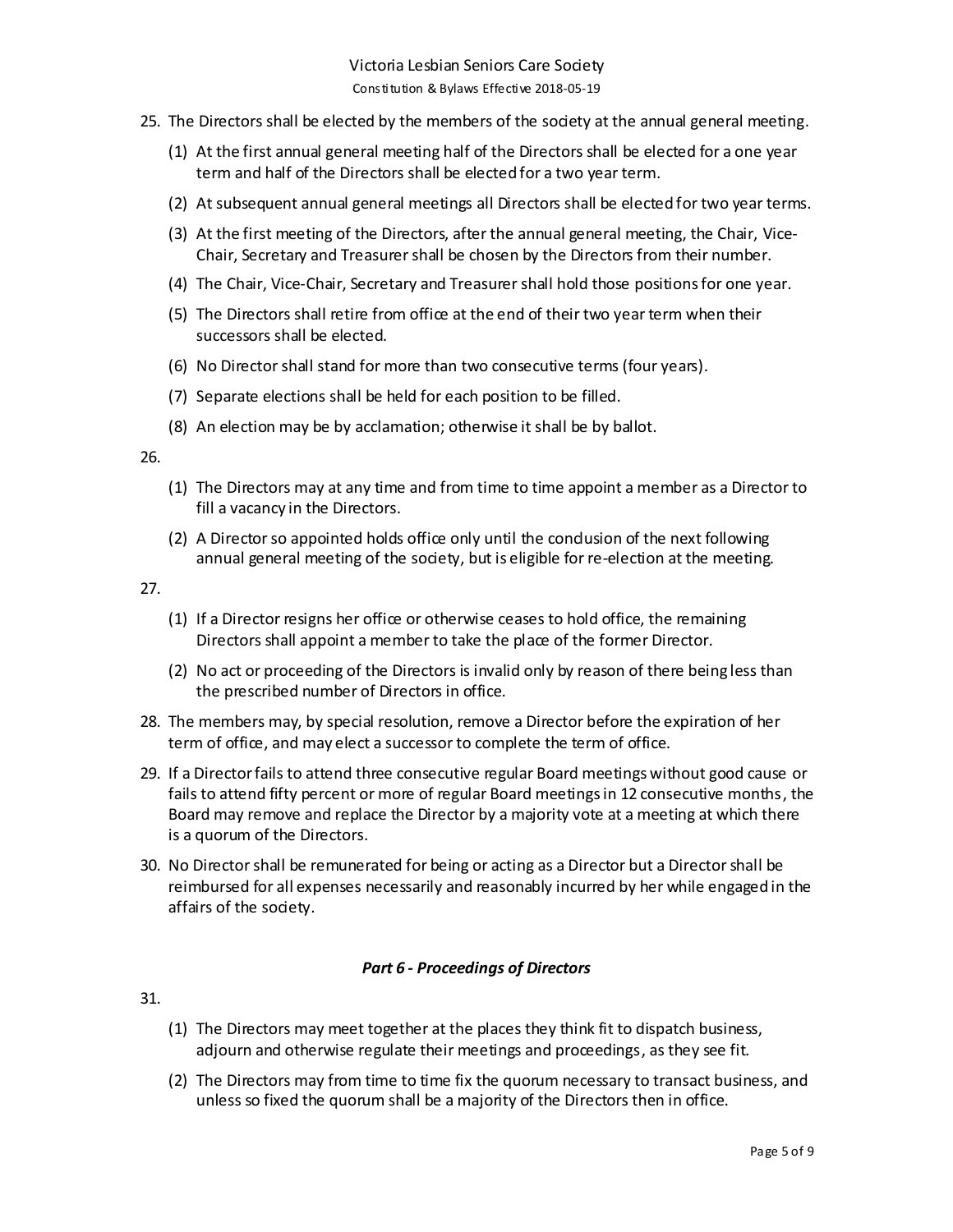- (3) The Directors present will choose one of their number to be facilitator and one of their number to be recorder at that meeting.
- (4) A Director may at any time, and the Secretary, on the request of a Director, shall, convene a meeting of the Directors.

- (1) The Directors may delegate any, but not all, of their powers to committees consisting of the Director or Directors as they think fit.
- (2) A committee so formed in the exercise of the powers so delegated shall conform to any rules imposed on it by the Directors, and shall report every act or thing done in exercise of those powers to the earliest meeting of the Directors to be held next after it has been done.
- 33. A committee shall elect a Chair of its meetings; but if no chair is elected, or if at a meeting the Chair is not present within 30 minutes after the time appointed for holding the meeting, the Directors present who are members of the committee shall choose one of their number to be Chair of the meeting.
- 34. The members of a committee may meet and adjourn as they think proper.
- 35. For a first meeting of Directors held immediately following the appointment or election of a Director or Directors at an annual or other general meeting of members, or for a meeting of the Directors at which a Director is appointed to fill a vacancy in the Directors, it is not necessary to give notice of the meeting to the newly elected or appointed Director or Directors for the meeting to be constituted, if a quorum of the Directors is present.
- 36. A director who may be absent temporarily from the Capital Regional District may send or deliver to the address of the society a waiver of notice, which may be by letter, telegram, or fax, of any meeting of the Directors and may at any time withdraw the waiver, and until the waiver is withdrawn
	- (a) no notice of meeting of Directors shall be sent to the Director; and
	- (b) any and all meetings of the Directors of the society, notice of which has not been given to that Director shall, if a quorum of the Directors is present, be valid and effective.

- (1) Questions arising at a meeting of the Directors and committee of Directors shall be decided by a majority of votes.
- (2) In case of an equality of votes the Chair does not have a second or casting vote.
- 38. No resolution proposed at a meeting of Directors or committee of Directors need be seconded and the Chair of a meeting may move or propose a resolution.
- 39. A resolution in writing, signed by all the Directors and placed within the minutes of the Directors is as valid and effective as if regularly passed at a meeting of Directors.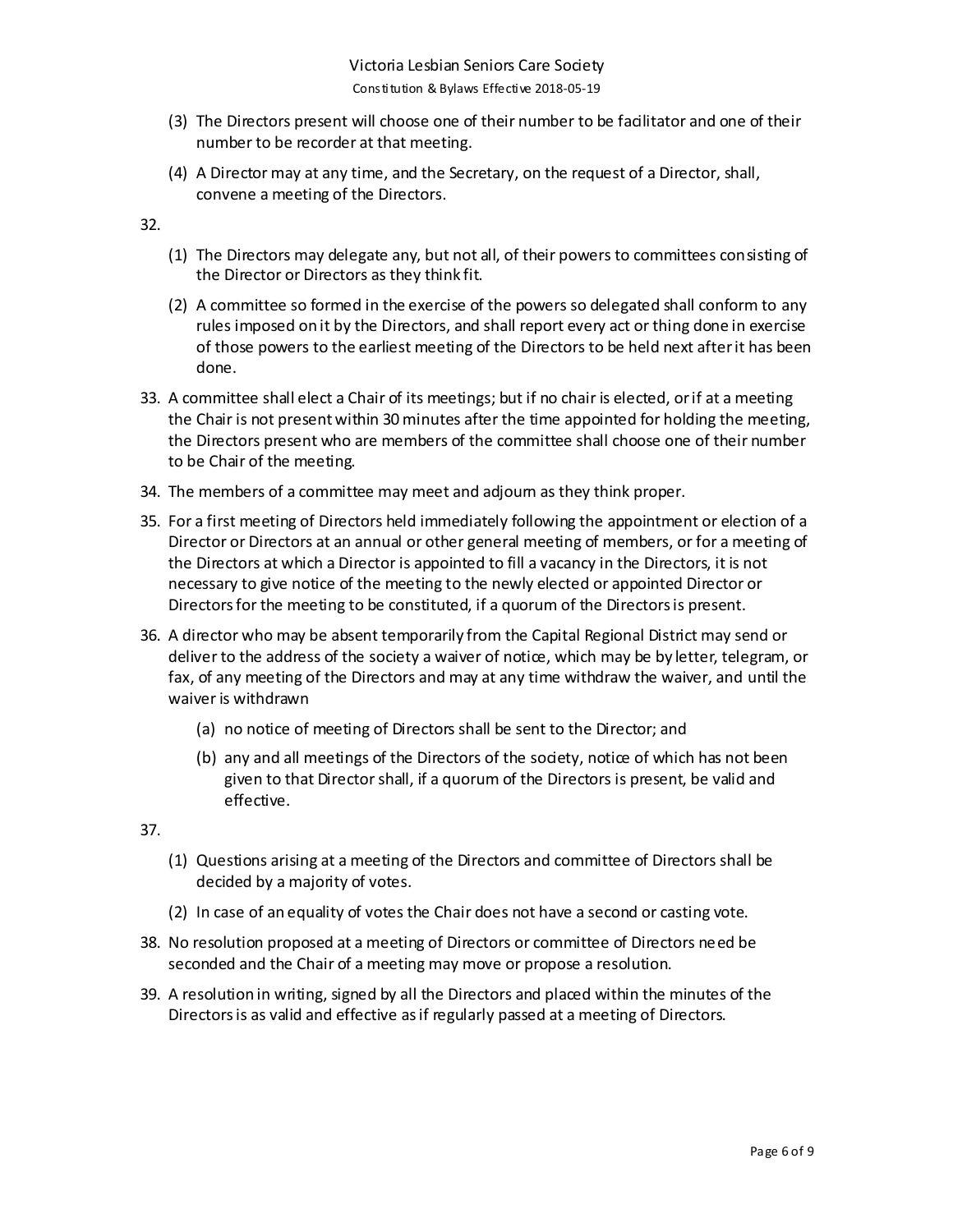### *Part 7 - Duties of Officers*

- 40. The Chair shall:
	- (a) preside at all meetings of the society
	- (b) ensure preparation of agendas and follow through to ensure decisions are implemented.
- 41. The Co-Chair shall:
	- (a) carry out the duties of the Chair during her absence; and
	- (b) perform other duties as requested by the Board of Directors of the society.
- 42. The Secretary shall:
	- (a) conduct the correspondence of the society;
	- (b) issue notices of meetings of the society and Directors;
	- (c) keep minutes of all meetings of the society and Directors;
	- (d) have custody of all records and documents of the society except those required to be kept by the Treasurer;
	- (e) have custody of the common seal of the society; and
	- (f) maintain the register of members.
- 43. The Treasurer shall:
	- (a) keep the financial records, including books of account, necessary to comply with the Society Act; and
	- (b) render financial statements to the Directors, members and others when required.
- 44. The duties of the Directors shall indude:
	- (a) personnel matters
	- (b) setting policies and procedures and overseeing their implementation
	- (c) maintaining financial accountability to the membership
	- (d) securing funds for the society's operations
	- (e) evaluating the society's programs, and
	- (f) any other duties as resolved by the membership.
- 45. In the absence of the Secretary from a meeting, the Directors shall appoint another person to act as Secretary at the meeting.

#### *Part 8 - Seal*

46. The Directors may provide a common seal for the society and may destroy a seal and substitute a new seal in its place.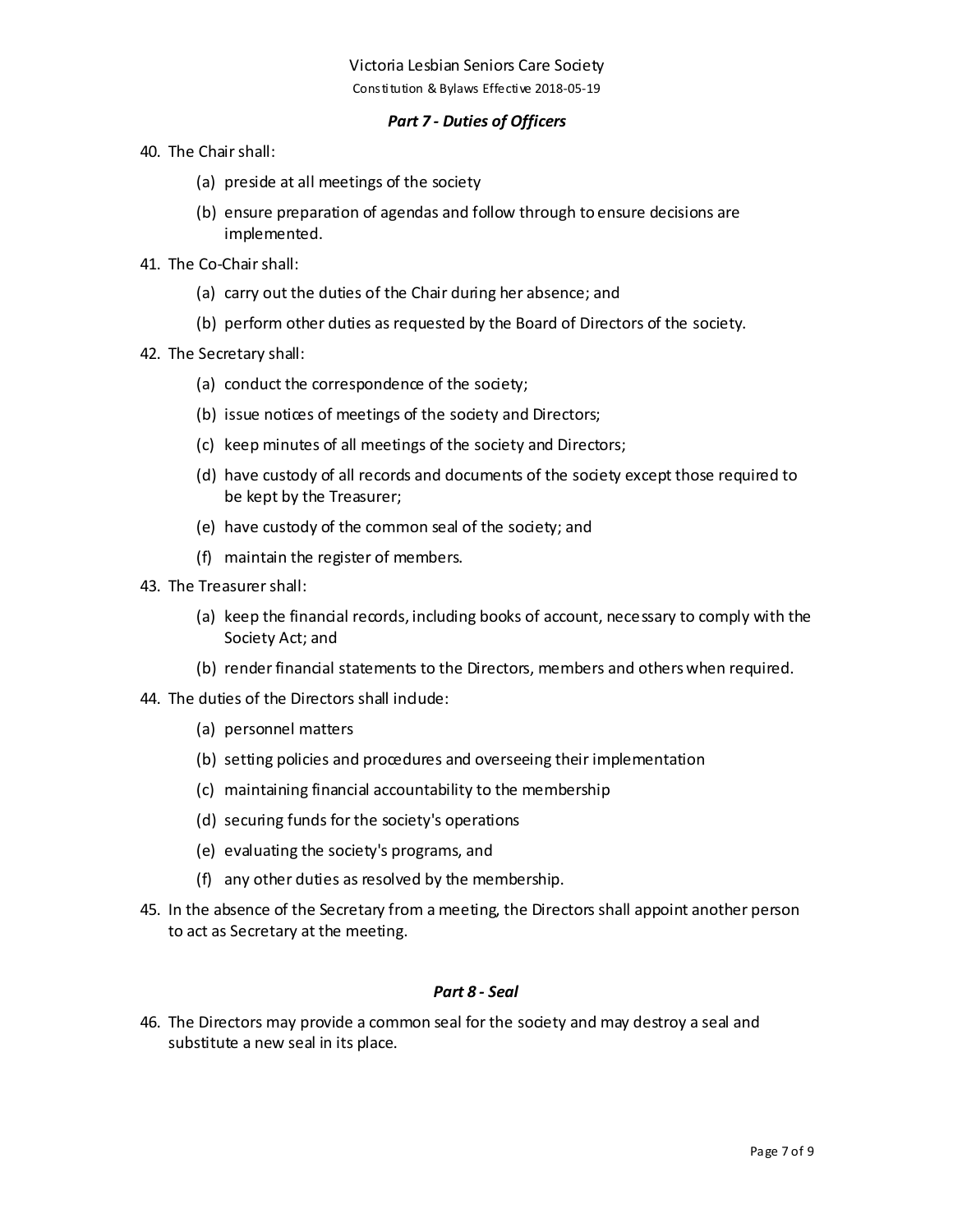47. The common seal shall be affixed only when authorized by a resolution of the Directors and then only in the presence of the persons prescribed in the resolution, or if no persons are prescribed, in the presence of the Chair and Secretary, or Chair and Treasurer.

### *Part 9 - Borrowing*

- 48. In order to carry out the purposes of the society the Directors may, on behalf of and in the name of the society, raise or secure the payment or repayment of money in the manner they decide, and, in particular but without limiting the foregoing, by the issue of debentures.
- 49. No debenture shall be issued without the sanction of a special resolution, which requires 75% affirmative vote of the members present.
- 50. The members may by special resolution restrict the borrowing powers of the Directors, but a restriction imposed expires at the next annual general meeting.

## *Part 10 - Auditor*

- 51. This part applies only where the society is required or has resolved to have an auditor.
- 52. The first auditor shall be appointed by the Directors who shall also fill all vacancies occurring in the office of auditor.
- 53. At each annual general meeting the society shall appoint an auditor to hold office until she is re-elected or her successor is elected at the next annual general meeting.
- 54. An auditor may be removed by ordinary resolution.
- 55. An auditor shall be promptly informed in writing of appointment or removal.
- 56. No Director and no employee of the society shall be auditor.
- 57. The auditor may attend general meetings.

## *Part 11 - Notice to Members*

- 58. A notice may be given to a member, either personally or by mail to her registered address.
- 59. A notice sent by mail shall be deemed to have been given on the second day following that on which the notice is posted, and in proving that notice has been given it is sufficient to provide the notice was properly addressed and put in a Canadian post office receptacle.

- (1) Notice of a general meeting shall be give to:
	- (a) every member shown on the register of members on the day notice is given; and
	- (b) the auditor, if Part 10 applies.
- (2) No other person is entitled to receive a notice of general meeting.